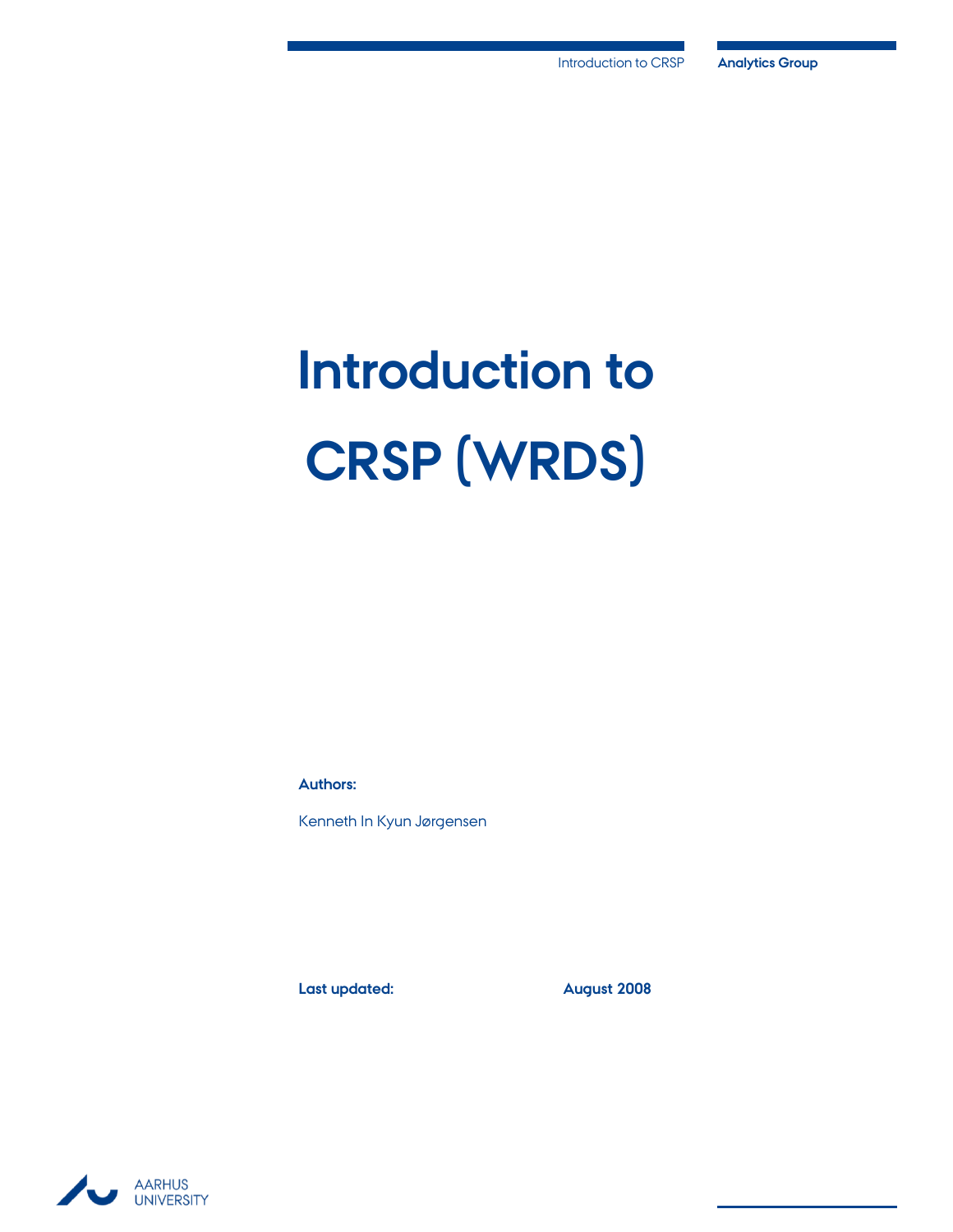## Table of contents

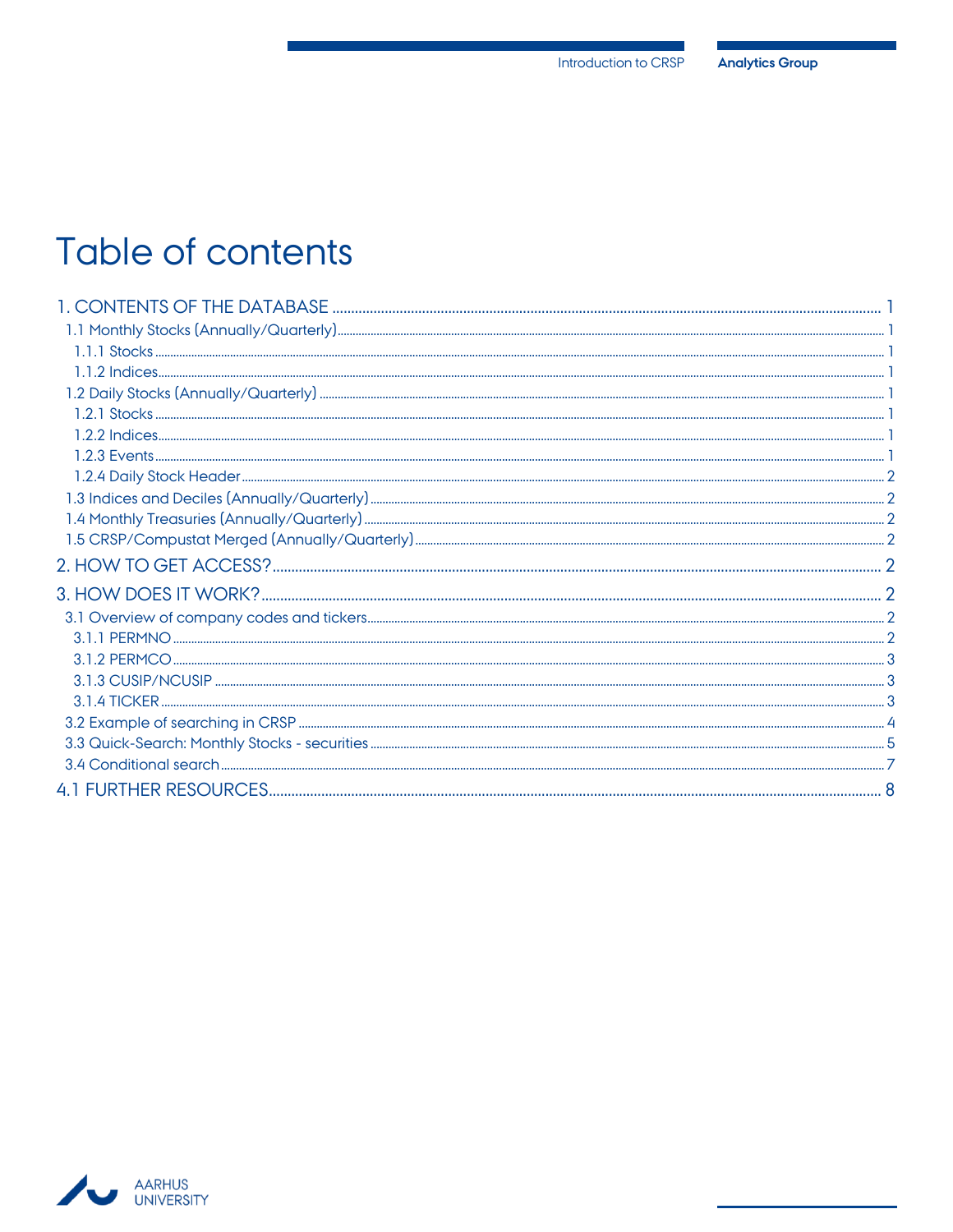## <span id="page-2-0"></span>**1. Contents of the database**

Center for Research in Securities and Prices (CRSP) contains a comprehensive database on security prices, returns and volume data for the NYSE, AMEX and NASDAQ exchanges. CRSP contains information on stocks, bonds and indices. The information can be categorized within the following groups.

#### **Financial markets and prices**

- Stock prices
	- o CRSP Stock Monthly/Daily
	- Market indices and factors
		- o CRSP Indices and Deciles
- **Bonds** 
	- o CRSP Monthly/Daily treasuries

The information is suitable for time-series analysis and event studies. The identification tickers offer reliable tracking features for uninterrupted time-series analysis.

#### <span id="page-2-1"></span>**1.1 Monthly Stocks (Annually/Quarterly)**

#### <span id="page-2-3"></span>**1.1.1 Stocks**

This section offers data on monthly securities. Relevant data items are Opening/Closing prices, Volume, Holding period returns with and without dividends, Shares outstanding etc.

#### <span id="page-2-4"></span>**1.1.2 Indices**

This section offers data on monthly equity indices. The data available covers returns for Value-Weighted and Equally-Weighted indices with and without dividends. Furthermore the return on the S&P Composite index is available. The data is convenient for calculating Beta values by regressions.

#### <span id="page-2-2"></span>**1.2 Daily Stocks (Annually/Quarterly)**

#### <span id="page-2-5"></span>**1.2.1 Stocks**

This section offers data on daily securities. Relevant data items are the same as mentioned in section [0,](#page-2-5) and furthermore Beta Excess Return, Standard Deviation Excess Return. These added categories are necessary items in an Event study.

#### <span id="page-2-6"></span>**1.2.2 Indices**

The information is the same as in section [0](#page-2-4) only with daily frequency.

#### <span id="page-2-7"></span>**1.2.3 Events**

In order to construct an event study information on the specific events must be obtained. This section provides the opportunity to search for specific company related events by Names, which tracks changes to Company Names, CUSIP numbers, Share Classes etc.

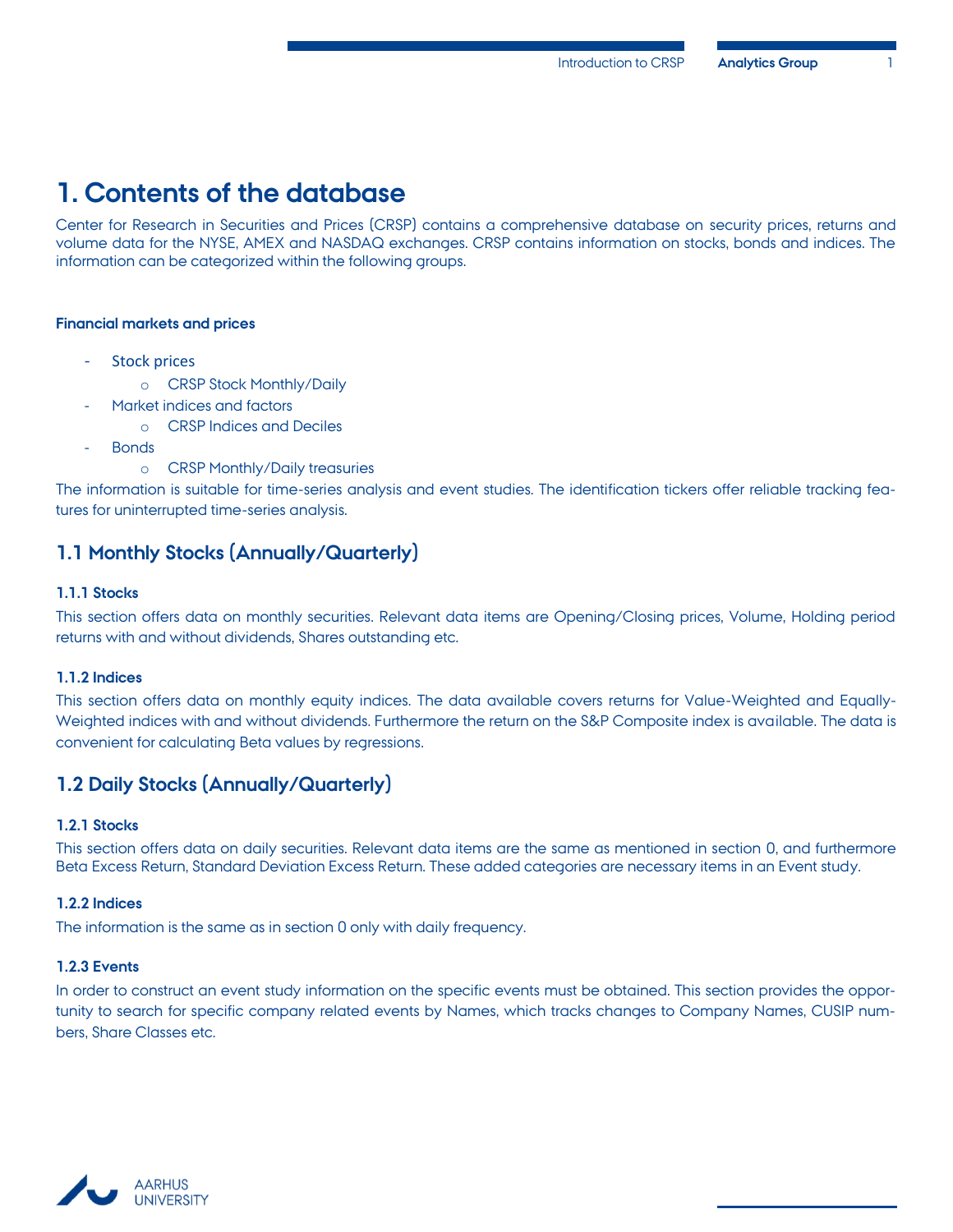#### <span id="page-3-6"></span>**1.2.4 Daily Stock Header**

Stock header provides the opportunity for an advanced screening of company events by e.g. Delisting structures, Names changes structures, No. of issued shares structures etc. A complete listing of the data contents for Daily Stock Header is available through.

#### <span id="page-3-0"></span>**1.3 Indices and Deciles (Annually/Quarterly)**

The section offers various combinations on different portfolios based on CRSP securities. A feature of this section is the categorization of index deciles based on e.g. a market cap of size, a categorization according to Beta values and a categorization according to standard deviations. A nice feature of the categorizations is that they allow a user to specify the specific market indices in order for a more targeted approach in e.g. Beta calculations.

#### <span id="page-3-1"></span>**1.4 Monthly Treasuries (Annually/Quarterly)**

This section provides Bond data for the U.S. market. Data includes returns, prices, Yield to maturities etc. It is possible to specify, which bonds to analyze e.g. non-callable or callable bonds. The section FAMA risk free rates contains short term risk free rates based on different maturities. It is also possible to find information on Bond portfolio returns.

#### <span id="page-3-2"></span>**1.5 CRSP/Compustat Merged (Annually/Quarterly)**

The CRSP/Compustat Merged database is a combination of CRSP and Compustat North America in order to establish a unique tracking of listed securities from both databases. In combination with an event study it might be relevant to investigate the event's impact on different parts of the balance sheet or income statements. The linkage between the two databases enables the user to be sure that the companies at stake are uniquely identifiable. For an introduction to the Compustat North America database see the Introduction Manual available.

## <span id="page-3-3"></span>**2. How to get access?**

Access to CRSP is part of the Wharton Research Databases Services (WRDS) and is available for students and employees at AU. It can be accessed through <https://wrds-web.wharton.upenn.edu/wrds/index.cfm> after registration has been completed.

## <span id="page-3-4"></span>**3. How does it work?**

The following example will illustrate a search on security prices for Novo Nordisk, which is listed on New York Stock Exchange, and thereby available in the database. The primary searching is quite alike in WRDS in general, and the search will thereby act as an example for further searches.

#### <span id="page-3-5"></span>**3.1 Overview of company codes and tickers**

Searching in WRDS is available based on different ticker symbols and codes. The following sections will outline the difference and advantages of the different codes and tickers. A translation of different codes and tickers can be done with the company search tool in WRDS. A specific translator for PERMNO and PERMCO is available under Tools in the left hand side menu.

#### <span id="page-3-7"></span>**3.1.1 PERMNO**

Every stock issue covered within CRSP is assigned a unique number, its PERMNO. While a company may change its name, ticker, exchange, or CUSIP from time to time, the PERMNO of a stock within CRSP remains unchanged. Consequently, the PERMNO is the principal identifier of a stock in the CRSP database, and provides a reliable way of tracking a stock over

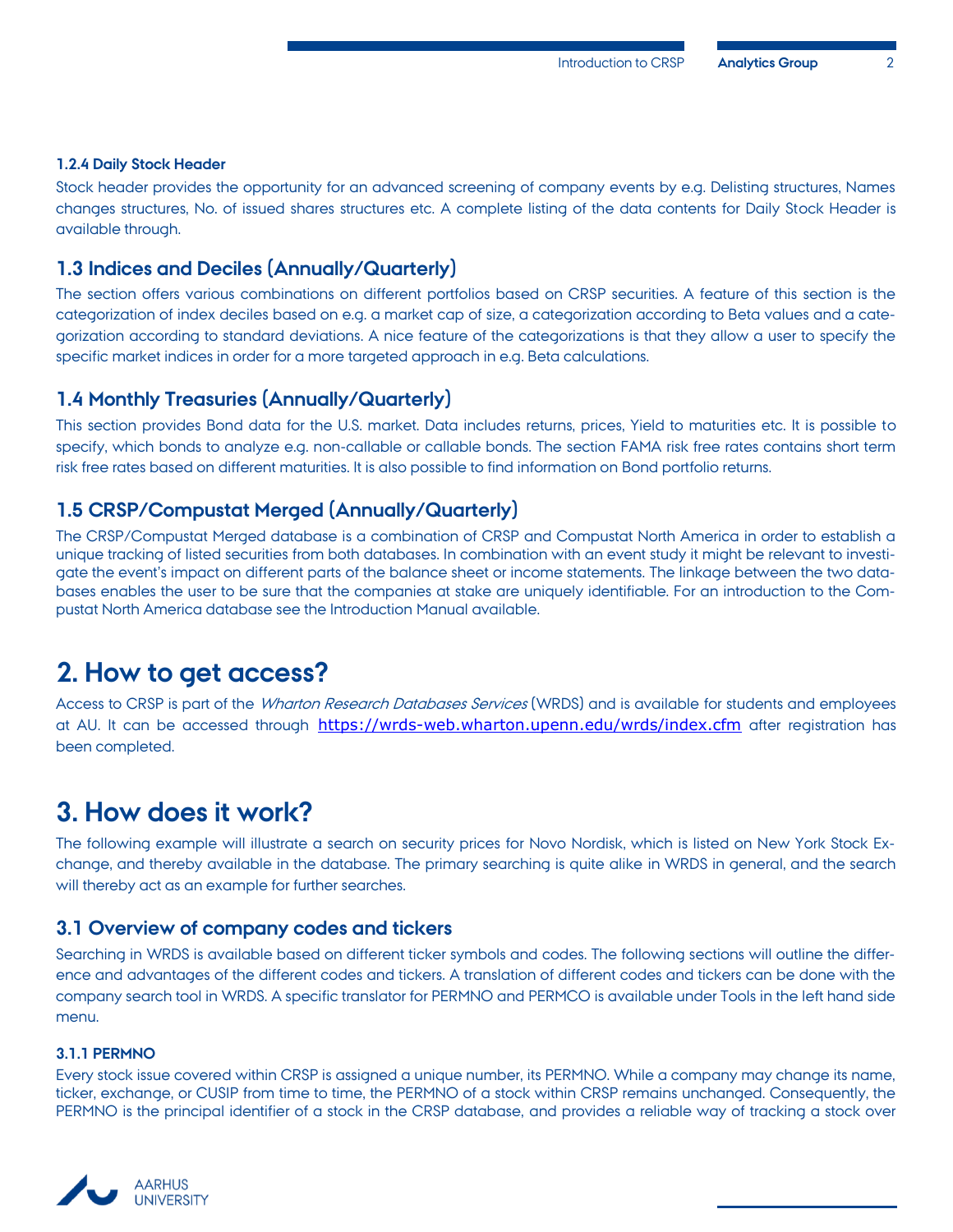time. As discussed immediately below, a PERMNO identifies an individual stock. For the most part, companies will have only one issue of common stock on the market at any time, so there is usually a unique link between PERMNO and company. However, a company with multiple common stock issues on the market will be associated with multiple PERMNOs.

#### <span id="page-4-0"></span>**3.1.2 PERMCO**

If a company has issued multiple tranches of publicly traded common stock, CRSP will track all of them individually with different PERMNOs. The CRSP PERMCO is a number that uniquely identifies each company within the CRSP database. This makes it possible to associate different stock issues from the same company. Most companies have only a single common stock issue outstanding at any time, so there is usually a one-to-one correspondence between PERMNO and PERMCO. As of December 2003, for example, CRSP was covering three different series of common stock (A, E, and H) related to General Motors. These three stocks have different PERMNOs within CRSP, but the common PERMCO indicates that the stocks belong to the same company.

#### <span id="page-4-1"></span>**3.1.3 CUSIP/NCUSIP**

CUSIP is a nine-character alphanumeric identifier assigned to individual financial assets by an independent agency. As a rule, the first six characters of the CUSIP can be identified with a company; the next two characters (the seventh and eighth) identify a particular asset (e.g., a class of stock or a bond issue) issued by the company; and the ninth digit is a "check digit" to improve the accuracy of electronic transmission of CUSIPs.

Within CRSP, the first six characters of the CUSIP are referred to as the CNUM (CUSIP issuer code), and the last three characters of the CUSIP are called the CIC (CUSIP issue code). CUSIP codes can change, which can pose a problem, when tracking data series over a long date range. In order to account for any changes it is recommended to use NCUSIP, since this will keep track of the same company throughout the date range specified.

#### <span id="page-4-2"></span>**3.1.4 TICKER**

Ticker symbols can change over time. Since the Symbols can be reused for different companies any user of ticker symbols must be aware of this and consequently make sure to validate any data extracted on the basis of Ticker symbols.

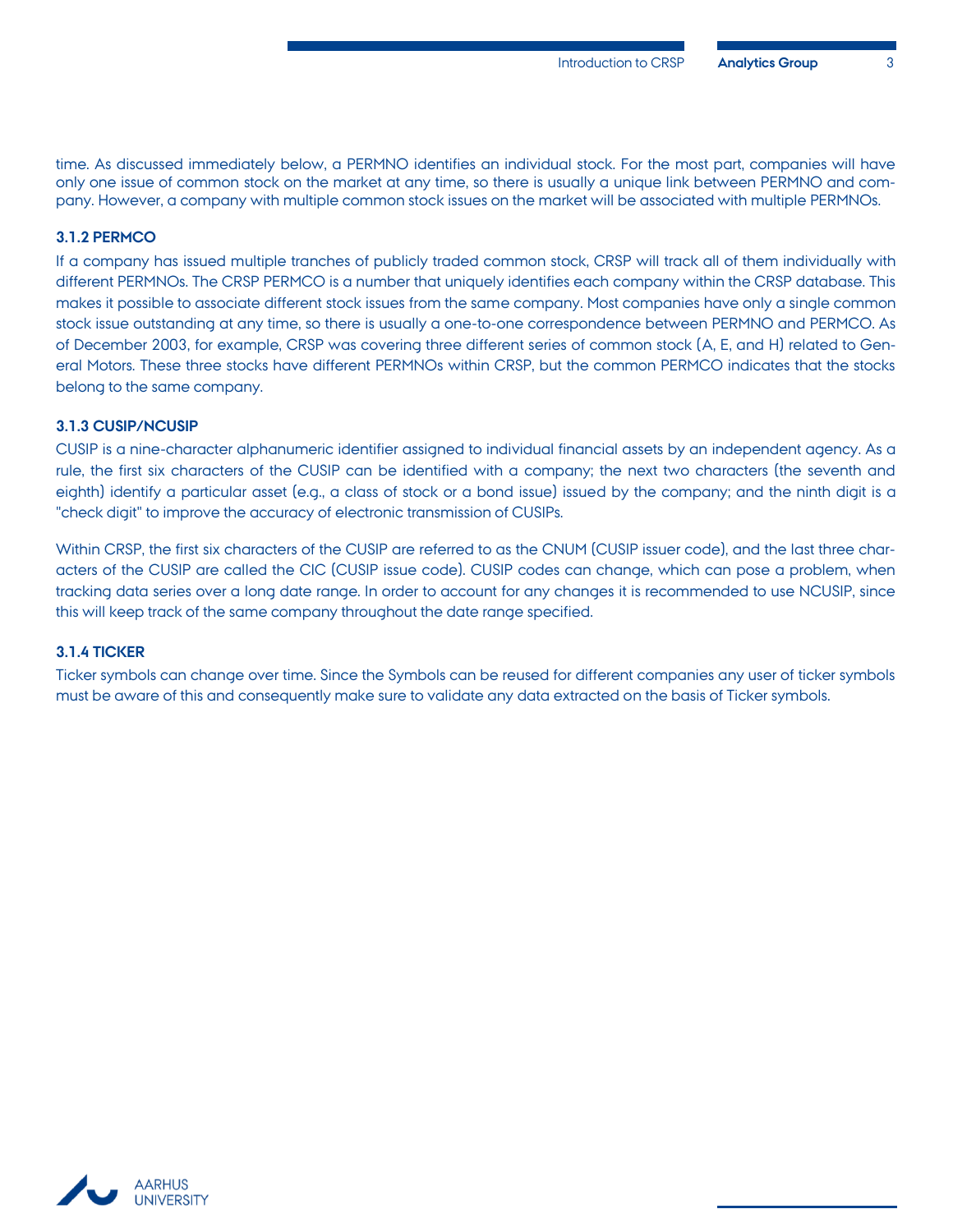## <span id="page-5-0"></span>**3.2 Example of searching in CRSP**

The startup in WRDS gives you the following options:



By clicking on Compustat Global and EMDB the following screen appears, where the data options are located in the lefthand side.

|                                                                                                                      | tools<br>support<br>forums<br>home<br>mv.wrds<br>news<br>abou<br>datasets<br><b>CRSP</b>                                                                                                                                                                                                                                                                                                                                                                                                                                                                                                                     |
|----------------------------------------------------------------------------------------------------------------------|--------------------------------------------------------------------------------------------------------------------------------------------------------------------------------------------------------------------------------------------------------------------------------------------------------------------------------------------------------------------------------------------------------------------------------------------------------------------------------------------------------------------------------------------------------------------------------------------------------------|
| <b>CRSP</b>                                                                                                          | //The Center for Research in Security Prices><br>lodout now!                                                                                                                                                                                                                                                                                                                                                                                                                                                                                                                                                 |
| <b>Annual Quarterly</b><br><b>Update</b> Update<br>Monthly Stocks (A)<br>Daily Stocks (A)<br>Indices and Deciles (A) | <b>Important Changes to CRSP Mutual Funds:</b><br>The CRSP Mutual Fund database has been re-engineered to incorporate new data sources, primarily Lipper. Please review the summary of changes and CRSP's release notes. These<br>changes were effective from Monday, April 21.                                                                                                                                                                                                                                                                                                                              |
| Monthly Treasuries (A)<br>Daily Treasuries (A)<br>CRSP/Compustat<br>Merged (A)<br>Tools                              | The CRSP Stock & Indices, Treasury and CRSP/Ziman Real Estate datasets on WRDS have been updated to include 2007 data.<br>We have introduced several changes in this update, a summary of these changes can be found here.                                                                                                                                                                                                                                                                                                                                                                                   |
| <b>Other Products</b><br>Mutual Funds<br>CRSP/Ziman Real Estate                                                      | The Center for Research in Security Prices, often known by its acronym CRSP, is a research center at the Graduate School of Business of the University of Chicago. It maintains<br>the most comprehensive collection of security price, return, and volume data for the NYSE, AMEX and NASDAO stock markets. Additional CRSP files provide stock indices, beta- and<br>cap-based portfolios, treasury bond and risk-free rates, and mutual fund databases. It also provides CRSP/Compustat Merged Database, a database that simplifies matching<br>COMPUSTAT financial data to the CRSP security price data. |
|                                                                                                                      | Founded in 1960 by James H. Lorie and Lawrence Fisher, Professors at the University of Chicago Graduate School of Business in order to advance research in operations of security<br>markets, CRSP is the first organization to have compiled accurate and computerized information, and to have made the data available to academic and commercial markets. Since<br>then, CRSP has continued to provide an unparalleled foundation as the leading source for the most comprehensive and accurate historical US databases available.                                                                        |
|                                                                                                                      | CRSP's unique and permanent security and company identifiers, PERMNO, and PERMCO., offer uninterrupted time-series analysis by tracking securities across time, regardless of<br>identifier changes to CUSIP, ticker, company name, SIC Code, and exchange. This feature permits accurate time-series and events studies. CRSP's dedication to excellence has<br>made CRSP data a staple of academic and commercial research and data analysis throughout the world.                                                                                                                                         |
|                                                                                                                      | The CRSP data files are proprietary, the data copyrighted and usage restricted to personal or academic use in accordance with permissions as identified at http://www.crsp.com.                                                                                                                                                                                                                                                                                                                                                                                                                              |
|                                                                                                                      | For more information regarding CRSP products, visit the CRSP home page.                                                                                                                                                                                                                                                                                                                                                                                                                                                                                                                                      |
|                                                                                                                      | Copies of the CRSP data manuals are available online in the Documentation and Manuals section.                                                                                                                                                                                                                                                                                                                                                                                                                                                                                                               |

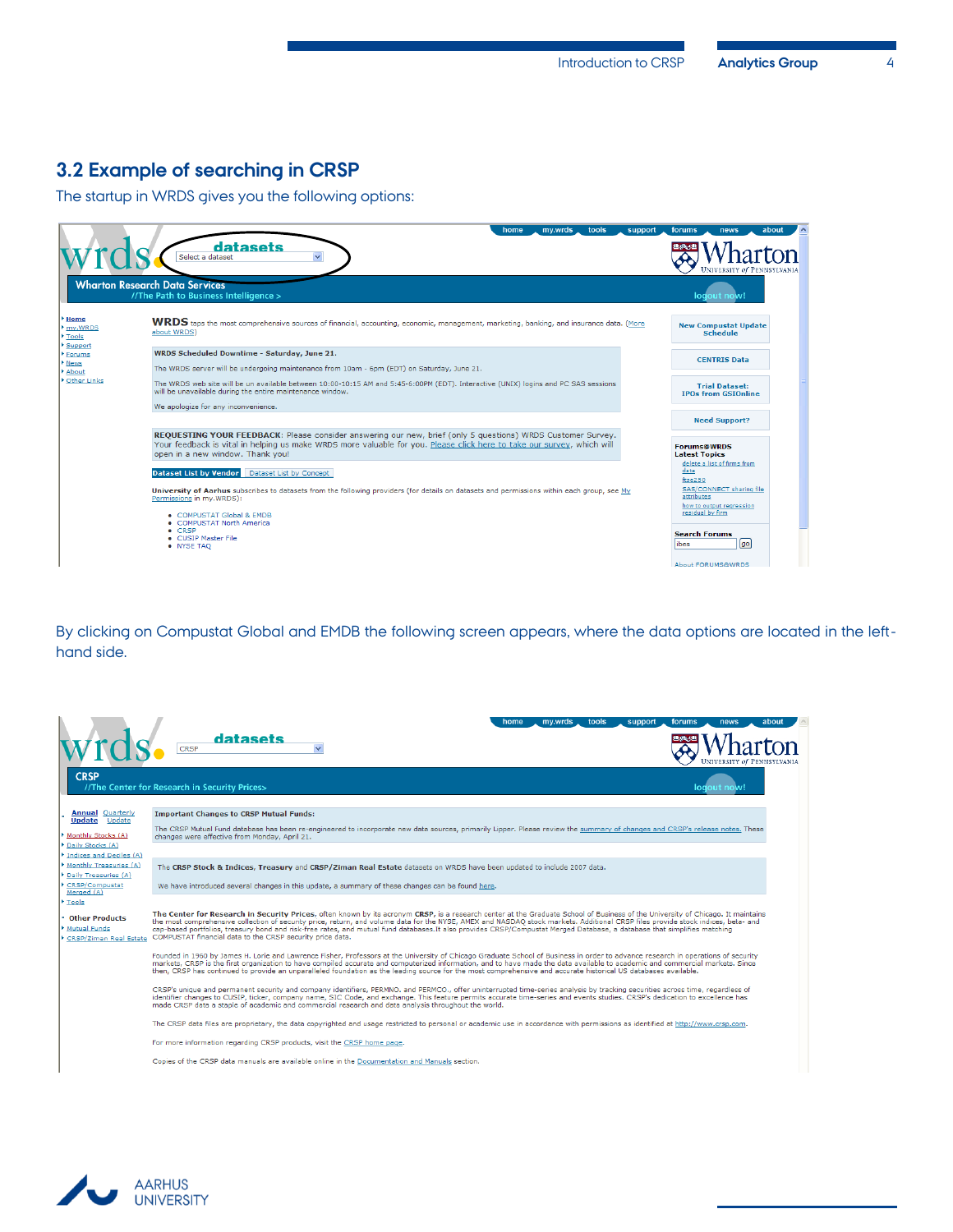## <span id="page-6-0"></span>**3.3 Quick-Search: Monthly Stocks - securities**

In our search we want information on the development in security prices for clicking on Monthly Stocks in the left-hand side the following menu appears.



The first part of our search specification is now completed. In the next step we need to specify, which parts of the financials we want information on.

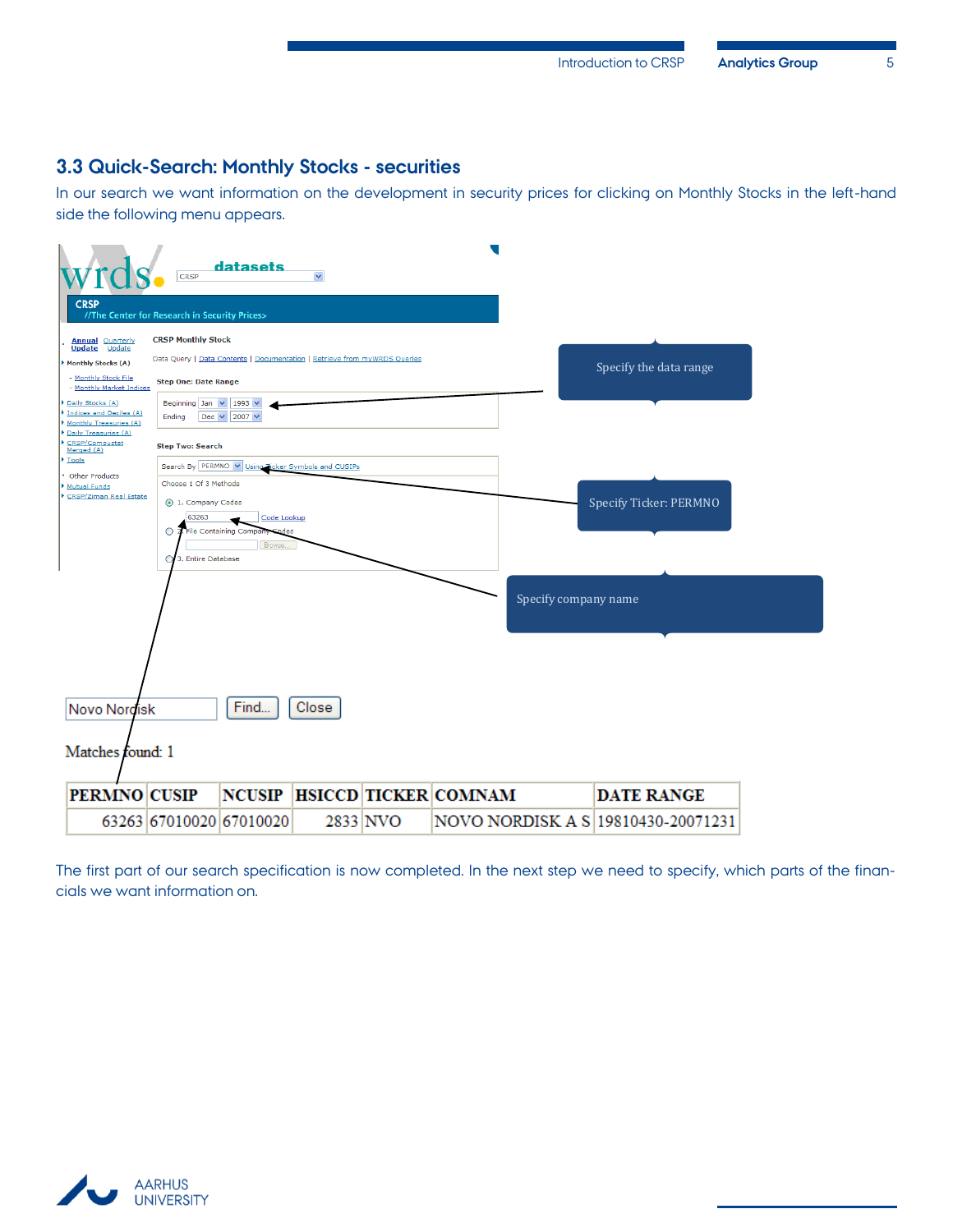#### In the next we need to specify the export process.

| <b>Step Three: Variables</b>                                                                                                                                                                                                                                                                                                                                                                                       |  |
|--------------------------------------------------------------------------------------------------------------------------------------------------------------------------------------------------------------------------------------------------------------------------------------------------------------------------------------------------------------------------------------------------------------------|--|
| Identifying Information Select All Clear<br>Cusip Neusip V Company Name Ticker V CRSP Permanent Company Number<br>Share Code Share Class Nasdaq Issue Number Bxchange Code<br>Header Exchange Code SIC Code Header SIC Code Header SIC Major Group<br>Header SIC Industry Group Names Ending Date Trading Symbol<br>North American Industry Class System Primary Exchange Trading Status<br><b>Security Status</b> |  |
| Time Series Information Select All Clear<br>Price <b>Price Alternate</b> Price Alternate Date Ask or High Bid or Low<br>■ Closing Bid ■ Closing Ask ■ Share Volume                                                                                                                                                                                                                                                 |  |
| Holding Period Return Holding Period Return without Dividends<br>Share Information Select All Clear<br>Number of Shares Outstanding Shares Observation End Date Share Flag                                                                                                                                                                                                                                         |  |
| Delisting Information Select All Clear<br>Delisting Code New CRSP Permno Date of Next Available Information                                                                                                                                                                                                                                                                                                        |  |

Amount After Delisting Delisting Price Date of Delisting Payment D Delisting Return

Select company name and CRSP permanent company number for identification

Select price, closing bid and closing ask under Time series information

## **Step Four: Output**

Delisting Return without Dividends

| <b>Output Format</b>                                                           |     |
|--------------------------------------------------------------------------------|-----|
| SAS Windows 32 dataset (*.sas7bdat)                                            |     |
| fixed-width text (*.txt)<br>comma-delimited text (*.csv)                       |     |
| tab-delimited text (*.txt)<br>dBase file (*.dbf)                               |     |
| SAS Windows 32 dataset (*.sas7bdat)                                            |     |
| SAS Solaris 64 dataset (*.sas7bdat)<br>SAS transport file (*.trp) (PROC CPORT) |     |
| SAS transport file (*.xpt) (PROC COPY)<br>HTML table (*.htm)                   |     |
| STATA file (*.dta)                                                             |     |
| SPSS file (*.sav)                                                              | set |

How 'Save Query' works -- Using myWRDS Queries

Under output format it is possible to specify, which data format to export to. In our example we will export to a SAS dataset. WRDS offers numerous output formats into the most popular statistical packages and text files.

#### By clicking submit request the following window appears.





Download instructions<br>Netscape users... Shift-click<br>Internet Explorer users... Right-click and select "Save Target As..."

**AARHUS UNIVERSITY**  Right-click on the link, and choose save as. The SAS dataset can now be imported into the SAS System.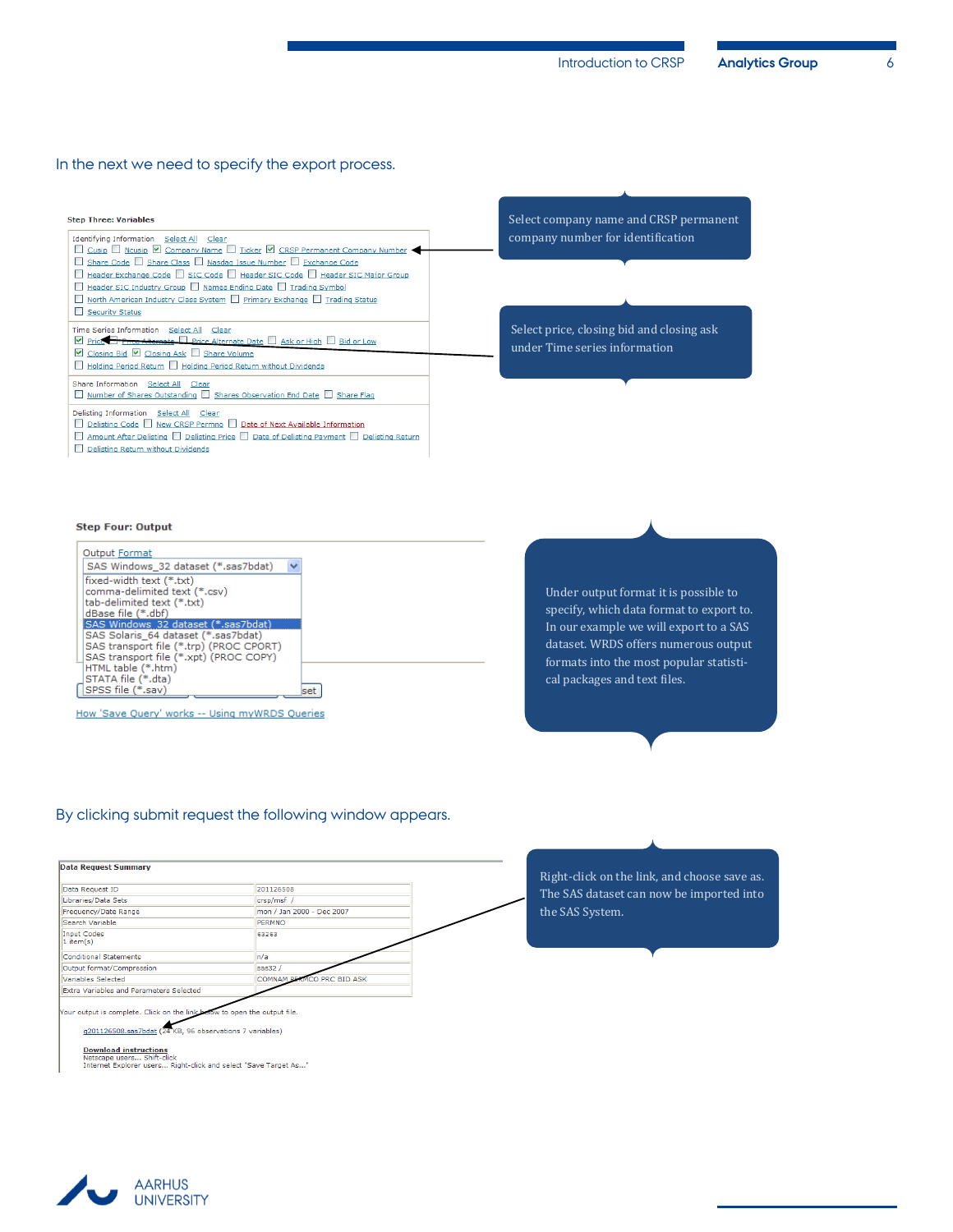## <span id="page-8-0"></span>**3.4 Conditional search**

Another option is to specify conditional search through the entire database. If we were interested in locating companies with a holding period return above 10 % for the specified period, we could enter the following search conditions.

#### **CRSP Monthly Stock**

Data Query | Data Contents | Documentation | Retrieve from myWRDS Queries

| <b>Step One: Date Range</b>                                                                           |                                                                                                                                                                                                                                                                                                                                                                                                                     |
|-------------------------------------------------------------------------------------------------------|---------------------------------------------------------------------------------------------------------------------------------------------------------------------------------------------------------------------------------------------------------------------------------------------------------------------------------------------------------------------------------------------------------------------|
| Beginning Jan $ \mathbf{v} $<br>$2006 \vee$<br>$2007 \vee$<br>Ending<br>Dec $\vee$                    | Select frequency and range of data.                                                                                                                                                                                                                                                                                                                                                                                 |
| <b>Step Two: Search</b>                                                                               |                                                                                                                                                                                                                                                                                                                                                                                                                     |
| Search By PERMNO V Using Ticker Symbols and CUSIPs<br>Choose 1 Of 3 Methods                           | Select the variable used to search the database.<br>Enter the companies using 1 of 3 methods.<br>1. Codes separated by a single space.<br><b>Example: ibm msft dell</b>                                                                                                                                                                                                                                             |
| 1. Company Codes<br>Code Lookup<br>◯ 2. File Containing Company Codes<br>Browse<br>3. Entire Database | 2. A text file (File Format) on your local computer with codes<br>entered one per line.<br><b>Example:</b><br>ibm<br>msft<br>dell<br>3. All companies                                                                                                                                                                                                                                                               |
| Conditional Statements (Optional)<br>Holding Period Return(RET)<br>$\vee$ 0.10                        | <b>Optional</b><br>Build conditional statements using the list of variables, comparison<br>operators, desired values, and logical operators. (see data<br>contents for more information).<br><b>Example:</b><br>RET > 0.02<br><b>AND</b><br>VOL > 1000                                                                                                                                                              |
| $\odot$ AND $\odot$ OR<br>--- Select a Variable ---<br>$\checkmark$<br>×                              | <b>Note</b><br>If the closing price is not available for any given period, the<br>number in the price field is replaced with a bid/ask average.<br>Bid/ask averages have dashes placed in frong of them. These do<br>not wrongly reflect negative prices, but using condition like PRC ><br>5 will filter out the observations with bid/ask average > 5. To solve<br>this issue, you can use PRC $>$ 5 OR PRC < -5. |

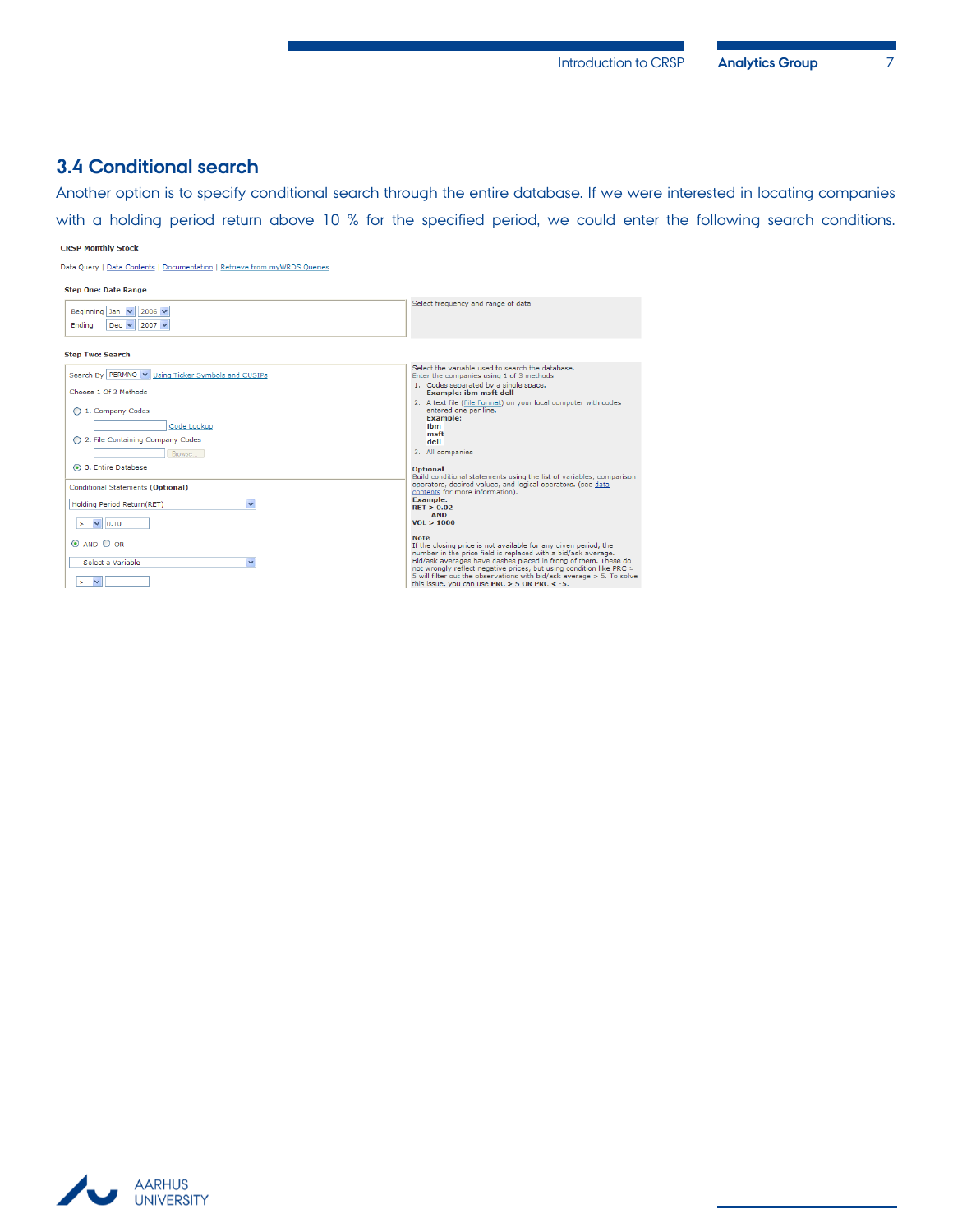## <span id="page-9-0"></span>**4.1 Further resources**

WRDS offers various manuals online that readily explains the different data types and how to export the data. Usually the manuals are available at the top of each category.



#### The following manuals are available online for CRSP

|                                                                                               | home<br>mv.wrds<br>tools<br>supp<br>datasets<br>CRSP                                                                                                                                                                                                                                               |
|-----------------------------------------------------------------------------------------------|----------------------------------------------------------------------------------------------------------------------------------------------------------------------------------------------------------------------------------------------------------------------------------------------------|
| <b>CRSP</b>                                                                                   | //The Center for Research in Security Prices>                                                                                                                                                                                                                                                      |
| <b>Annual Quarterly</b><br><b>Update</b><br>Update                                            | <b>CRSP Monthly Stock</b>                                                                                                                                                                                                                                                                          |
| Monthly Stocks (A)                                                                            | Data Query   Data Contents   Documentation                                                                                                                                                                                                                                                         |
| - Monthly Stock File<br>- Monthly Market Indices Data Overview                                |                                                                                                                                                                                                                                                                                                    |
| Daily Stocks (A)<br>Indices and Deciles (A)<br>Monthly Treasuries (A)<br>Daily Treasuries (A) | <b>CRSP/COMPUSTAT Merged Database Overview</b><br><b>CRSP Indices Overview</b>                                                                                                                                                                                                                     |
| CRSP/Compustat                                                                                | <b>Data Manuals</b>                                                                                                                                                                                                                                                                                |
| Merged (A)<br>Tools                                                                           | Database Guides                                                                                                                                                                                                                                                                                    |
| <b>Other Products</b><br>Mutual Funds                                                         | Data Descriptions Guide:<br>- Overview, array layout, data description, calculations, and coding schemes for the Stock and Indices Database.                                                                                                                                                       |
| CRSP/Ziman Real Estate                                                                        | Utilities Guide:<br>- Data utility software information to access the stock and indices data without programming.                                                                                                                                                                                  |
|                                                                                               | CRSP/COMPUSTAT Merged Database (CCM):<br>- Overview, array layout, data descriptions, utility software access, and programming access to the CRSP/COMPUSTAT Merged Database.                                                                                                                       |
|                                                                                               | <b>CRSP Daily US Treasury Guide:</b><br>- Overview, array layout, data descriptions, utility software access, and programming access to the CRSP Daily US Treasury Database.                                                                                                                       |
|                                                                                               | CRSP Monthly US Treasury Guide:<br>- Overview, array layout, data descriptions, utility software access, and programming access to the CRSP Monthly US Treasury Database.                                                                                                                          |
|                                                                                               | CRSP Survivor-Bias-Free US Mutual Funds Guide:<br>- Overview, array layout, data descriptions, and general access information for the Mutual Fund Database.                                                                                                                                        |
|                                                                                               | CRSP/Ziman Real Estate Data Series Guide:<br>- Overview, array layout, data descriptions, technical specifications, and installation instructions for the Real Estate Database.                                                                                                                    |
|                                                                                               | User Guides                                                                                                                                                                                                                                                                                        |
|                                                                                               | Programmers Guide:<br>- C and FORTRAN programming information for the stock and indices database.                                                                                                                                                                                                  |
|                                                                                               | FORTRAN-77 to FORTRAN-95 Migration Guide:<br>- Converting CRSPAccess FORTRAN-77 programs to run with FORTRAN-95. All information pertaining to FORTRAN-77 is consolidated in this<br>document. See the CRSP Programmers Guide for complete descriptions of FORTRAN-95 structures and access tools. |
|                                                                                               | User Guide for FORTRAN-95:<br>- Information for converting CRSPAccess FORTRAN-77 programs to run with FORTRAN-95.                                                                                                                                                                                  |
|                                                                                               | The SASECRSP Engine:<br>- Information for SAS users on utilizing SASECRSP to access and time-series data residing in CRSPAccess databases with a seamless<br>interface between CRSP, COMPUSTAT, and SAS data processing.                                                                           |